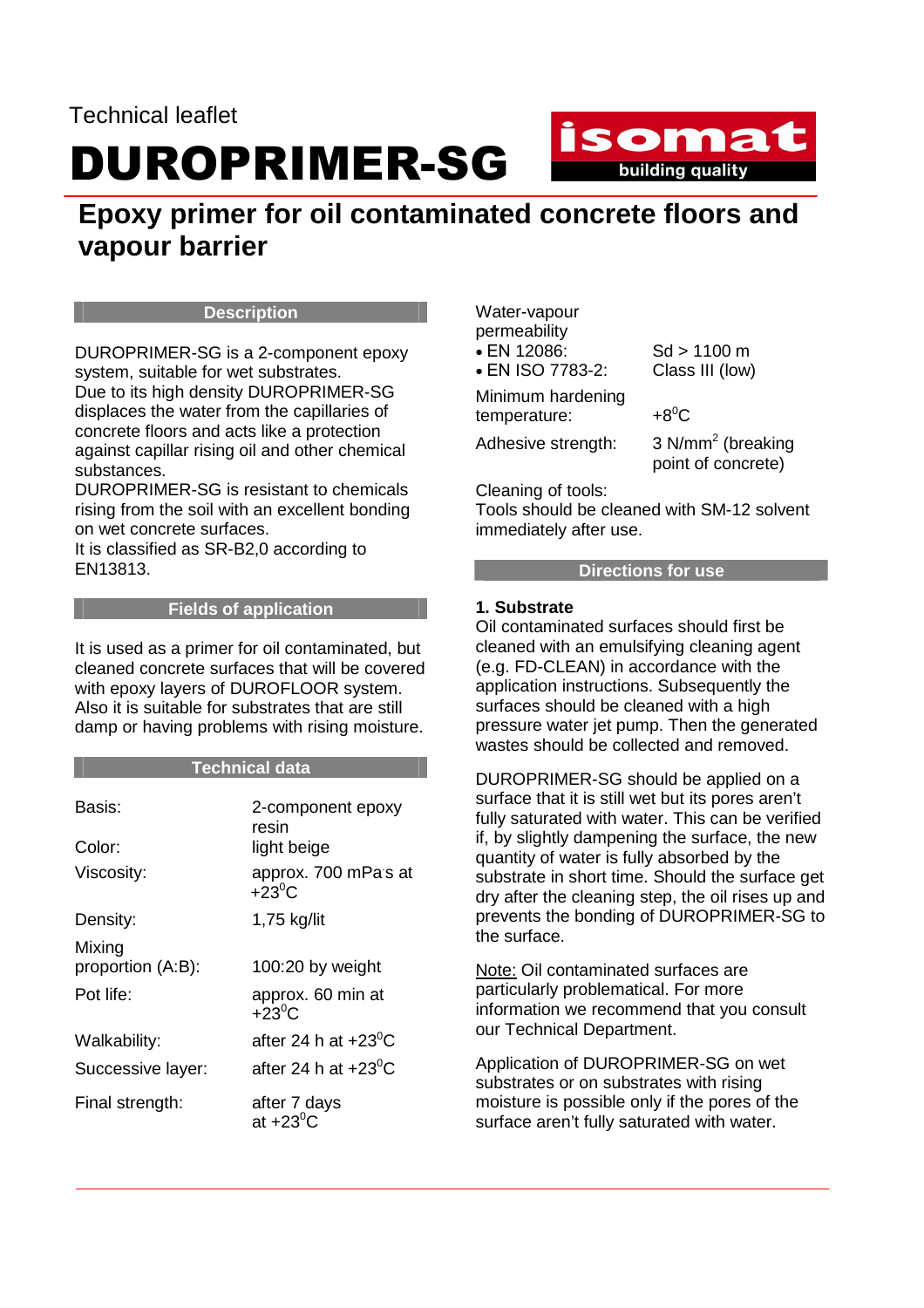## **DUROPRIMER-S(**



#### **2. Mixing of the components**

Components A (resin) and B (hardener) are packed in two separate containers, having the correct predetermined mixing proportion by weight. The whole quantity of component B is added into component A.

Mixing of the 2 components should take place for about 5 minutes, using a low revolution mixer (300 rpm). It is important to stir the mixture thoroughly near the sides and bottom of the container, to achieve uniform dispersion of the hardener.

#### **3. Application**

DUROPRIMER-SG is poured on the floor and is brushed thoroughly in order to penetrate into the substrate. Then it is rolled in order to distribute the material evenly on the surface of the floor.

The application of the qualified DUROFLOOR system follows within 24 hours and after the primer has hardened.

#### **4. Consumption**

Depending on the substrate and the way of application the consumption of DUROPRIMER-SG is between 600-1000  $g/m<sup>2</sup>$ .

#### **Packaging**

DUROPRIMER-SG is supplied in packages (A+B) of 10 kg, with components A and B having the fixed weight proportion.

#### **Shelf-life - Storage**

12 months from date of production if stored in original sealed packaging, in areas protected from humidity and direct sun exposure. Recommended storage temperature between +5°C and +35°C.

#### **Remarks**

- The workability of epoxy materials is affected by their temperature. The ideal temperature of application is between +15°C and +25°C so that the product will be easy to use and cure as prescribed. Room temperature below +15°C will expand the curing time and temperature above +30°C will accelerate the curing time. In winter time a mild preheating of the product is recommended, while in summer time to store the materials in a cool room before the application.
- Epoxy layers should be protected from moisture for 4-6 hours after application. Moisture may whiten the surface or/and make it sticky. It may also disturb hardening. Faded or sticky layers in parts of the surface should be removed by grinding or milling and laid again.
- In case that longer time than predicted interferes between the application of successive layers or in case that old floors are going to be laid again, the surface should be thoroughly cleaned and ground before application of the new layer.
- After hardening, DUROPRIMER-SG is totally safe for health.
- Before application, study the safety advice mentioned on the product's labels.

#### **Volatile organic compounds (VOCs)**

According to the Directive 2004/42/CE (Annex II, table A), the maximum allowed VOC content for the product subcategory h, type SB is 750g/l (2010) for the ready to use product.

The ready to use product DUROPRIMER-SG contains max <750 g/l VOC.

The technical information and instructions supplied in this datasheet are based on the knowledge and experience of the Department of Research and Development of our company and on results from long-term applications of the product in practice. The recommendations and suggestions referring to the use of the product are provided without guarantee, since site conditions during the applications are beyond the control of our company. Therefore the user is responsible for confirming that the chosen product is suitable for the envisaged application. The present edition of this technical datasheet automatically cancels any previous one concerning the same product.